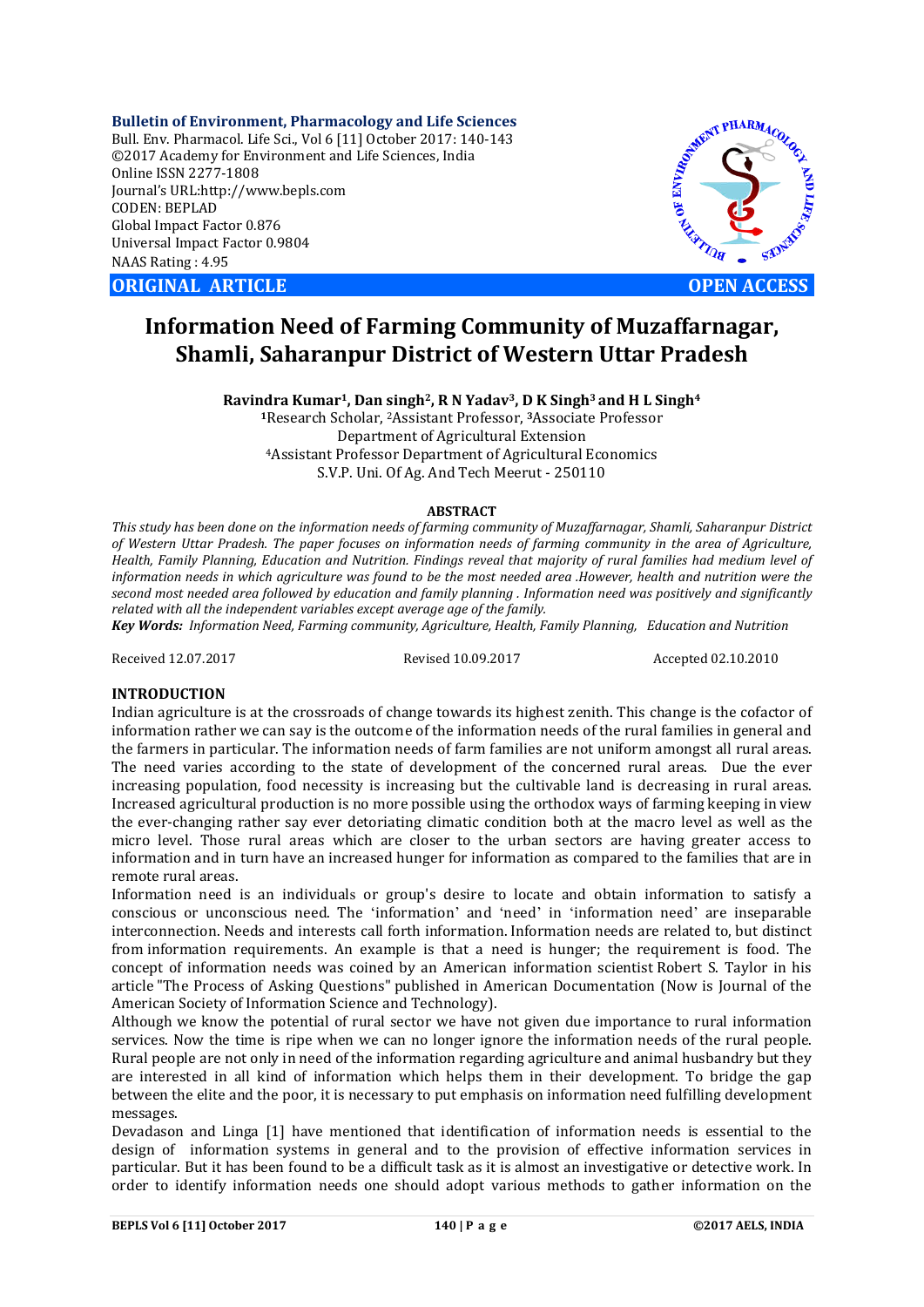#### **Kumar** *et al*

various factors that influence the information needs. Dutta [2] has reported that very less number of studies have been conducted on the information needs of rural dwellers of several developing countries.

## **MATERIAL AND METHODS**

The study was conducted in the Morna, Purkaji Block in Muzaffarnagar district, Shamli and Thanabhawan block in Shamli District and Rampur and Deoband of Saharanpur district of Uttar Pradesh. Two Villages in each block were randomly selected. Fifteen respondents were selected from each of the selected villages through random sampling technique. Thus a total of 180 respondents were selected for the purpose of study. Head of the selected households were interviewed.

In this study, information need refers to the information related to all public service areas and national development sectors such as agriculture, health, nutrition, family planning, formal and non formal education needed by the rural families.

Data related to physical and mental characteristics of the farming community and information need was collected with the help of specially structured interview schedule. Data collected through interview schedule were verified and supported by the observation technique and informal interpersonal discussion with the villagers. To maintain uniformity in communication, the interview schedule was constructed in Hindi. Later on, the collected information was translated into English for reporting purposes. The data collected was analysed by applying simple statistical techniques like frequency, percentage, mean, standard deviation and correlation.

#### **RESULT AND DISCUSSION**

#### **Physical and Mental Characteristics**

Majority of the respondents were of middle age and middle socio-economic status (70.55 and 48.50% respectively). Maximum numbers of respondents (78.89 %) were from O.B.C category having large size family (70.56 %). Joint family system appeared to be prevalent in 80.56 per cent of farming community. Maximum numbers of respondents (57.78%) were small farmers belonging to middle income group 67.78%.

#### **Information Needs**

Information needs of the farming community related to different areas like agriculture, health, family planning, education and nutrition were studied. Findings of the study presented in Table 1 reveals that majority of respondents (65%) had medium level of information needs followed by high (23.33%) and low (11.67%) level of information needs.

| <b>Categories</b>   | Frequency | Percentage |
|---------------------|-----------|------------|
| Low $(x -SD)$       | 21        | 11.67      |
| Medium $(x \pm SD)$ | 117       | 65.00      |
| High $(>x + SD)$    | 42        | 23.33      |

# **Table 1: Information needs wise categorization of respondents** N= 180

# $Mean = 91.4, SD = 3.4$

## **Area Wise Information Needs Of Rural Families**

Table 2 reveals that agriculture was the most needed area among the respondents. About 98.88 per cent respondents were having agriculture information need. Health was the second most needed area constituting 95.56 per cent respondents. Respondents having education need were to the tune of 93.33 per cent. However, 68.33 per cent respondents revealed their needs related to family planning area. And respondent having nutrition need were to the tune of 40.56 per cent. Percentage of respondents having information need in the area of agriculture is more. It may be because respondents were from farming community having agriculture as their primary occupation. It seems from the data that after agriculture people were more concerned about health. Considerably a large number of respondents expressed their concern about information need related to education, family planning and nutrition. This finding is almost similar to the findings reported by Singh and Mishra [5].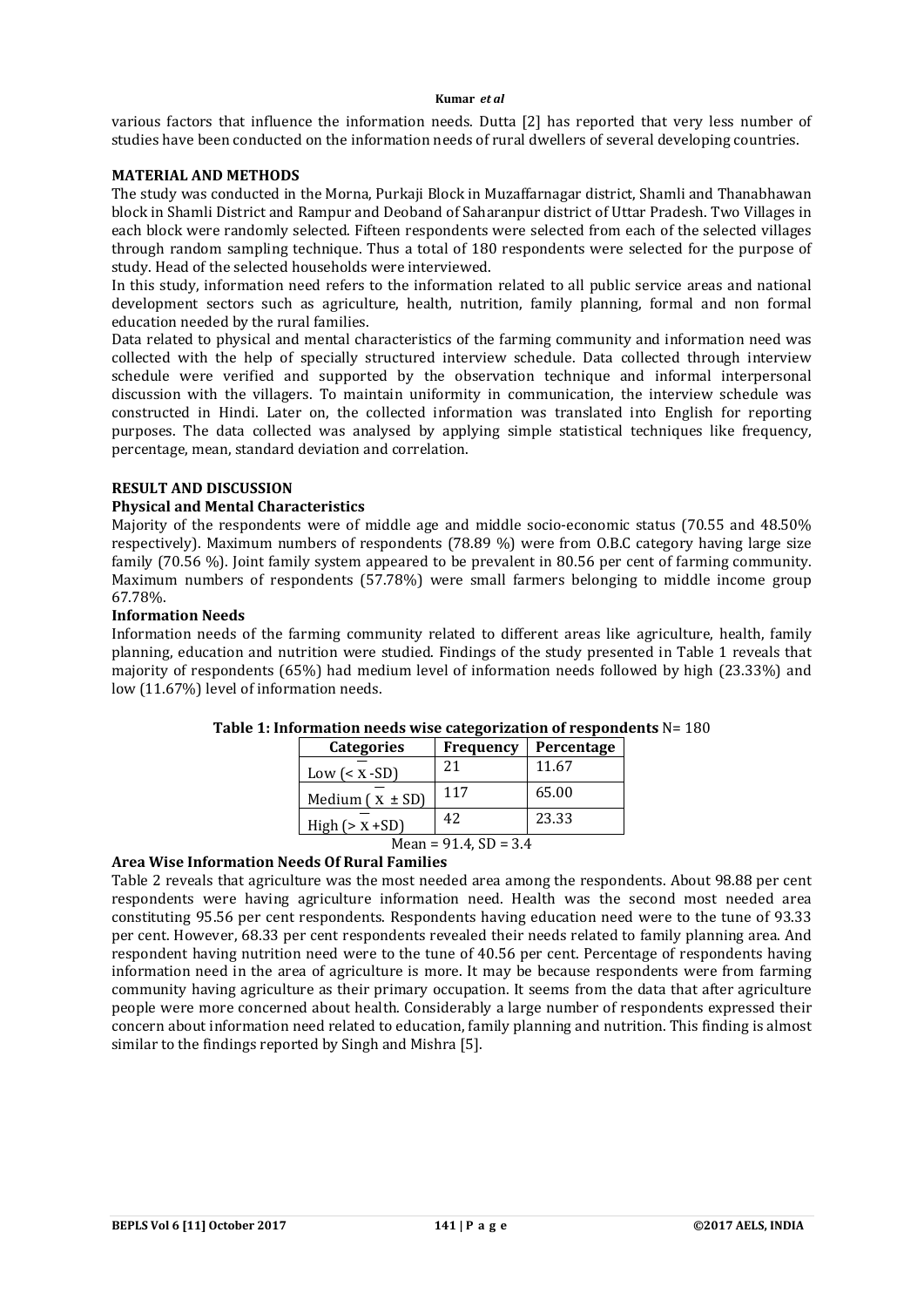#### **Kumar** *et al*

| Tudic Effil cu Migc Inivi Multivii Nccug of Iwi ul Tuminicg<br>- 100 |                     |           |            |                  |            |  |
|----------------------------------------------------------------------|---------------------|-----------|------------|------------------|------------|--|
| S. No.                                                               | <b>Area of Need</b> | Needed    |            | Not needed       |            |  |
|                                                                      |                     | Frequency | Percentage | <b>Frequency</b> | Percentage |  |
|                                                                      | Agriculture         | 178       | 98.88      |                  | 2.22       |  |
|                                                                      | Health              | 172       | 95.56      |                  | 4.44       |  |
| 3                                                                    | Family planning     | 123       | 68.33      | 57               | 31.66      |  |
|                                                                      | Education           | 168       | 93.33      | 12               | 6.67       |  |
|                                                                      | Nutrition           | 73        | 40.56      | 107              | 59.44      |  |

**Table 2: Area wise Information Needs of Rural Families** N= 180

### **Information Needs of Rural Families in Different Areas**

Information needs of the rural families were studied by semi-structured interview schedule and the results obtained have been discussed in the following pages. All the areas of the information can be classified into most needed, moderately needed and least needed categories. Criteria for classifying different information need into most needed, moderately needed and least needed categories are percentage of respondents. Areas of information which were needed by more than 75 per cent of respondents have been considered as most needed and areas which were needed by less than 75 per cent but more than 55 per cent of respondents have been considered as moderately needed and area which were needed by less than 55 per cent of respondent have been considered as least needed.

#### **Agriculture Related Information Needs**

Findings of the study indicate that under agriculture related information needs, improved seeds, novel scientific technologies and tools, land preparation, fertilizers, irrigation techniques and implements and crop diseases and control measures were most needed areas of information. Areas like type of soils and their suitability to different crops, pesticides and their application, caring of cattle, weed control, storage of food grains, market prices of crops, improving yield, agricultural implements, interculture, biofertilizers, fisheries, poultry, look after of the crops, low cost good quality seeds, harvesting of crops, horticultural crops, medicinal plants, seasonal vegetables, improved varieties of sugarcane, floriculture, seasonal crops were moderately needed areas of information. However, there was no such area in the agriculture information need which was least needed by the rural families. In the study conducted by Singh and Mishra [5] there were many least needed areas but in the present study respondents reported different types of agriculture information either in most needed or in moderately needed categories. It is important to mention here that Singh and Mishra [5] considered areas of information which were needed by more than 30 per cent of respondents as the most needed area of information. If findings of the present study are analysed according to their criteria , all the sub areas of information will fall under the most needed area of information. This change may be due to change in the time duration and media exposure as well as change in the locale of the study.

#### **Health Related Information Needs**

The findings of the study reveals that under health related information needs, contagious diseases (symptoms and cure), infant diseases and infant health, Environmental cleanliness and healthy skin were most needed areas of information. However, rest others areas such as exercise, good health for different age groups, contaminated water, drug addiction, yoga, immunization, health of pregnant women, polio, heart diseases, contaminated food (effects and prevention), different types of diseases, bronchitis and bronchopneumonia, malaria, food items avoided and preferred, disease prevention methods, rabies, liver diseases, snake bite (cure), medicines, importance of plants on health, health of lactating mother, jaundice, rickets, tetanus, stones, blood pressure, digestion, first- aid, effects of spices, physiological knowledge, diabetes, cancer, cleanliness of body, mental health and modern scientific knowledge were the least needed areas of information. The results of the present study are partly in line with Singh [4] and Singh and Mishra [5].

## **Education Related Information Need**

Findings of the study indicate that under education related information needs, employment news and information about different schools, colleges and universities and eligibility for entrance were the most needed areas. Areas like motivating films and programmes, maintaining discipline in children, educational programmes, news and films, adult education programmes, professional teaching, scientific researches and knowledge, information related to home making profession for boys and girls, way of diverting child into studies, technical education, training for self employment, computer education, selection of profession, international and national news, professional programmes for youth, new books, programmes for professional women, application forms for different institutes, institute serving handicapped children, medical institutes, army entrance and correspondence courses were the moderately needed areas of rural families.